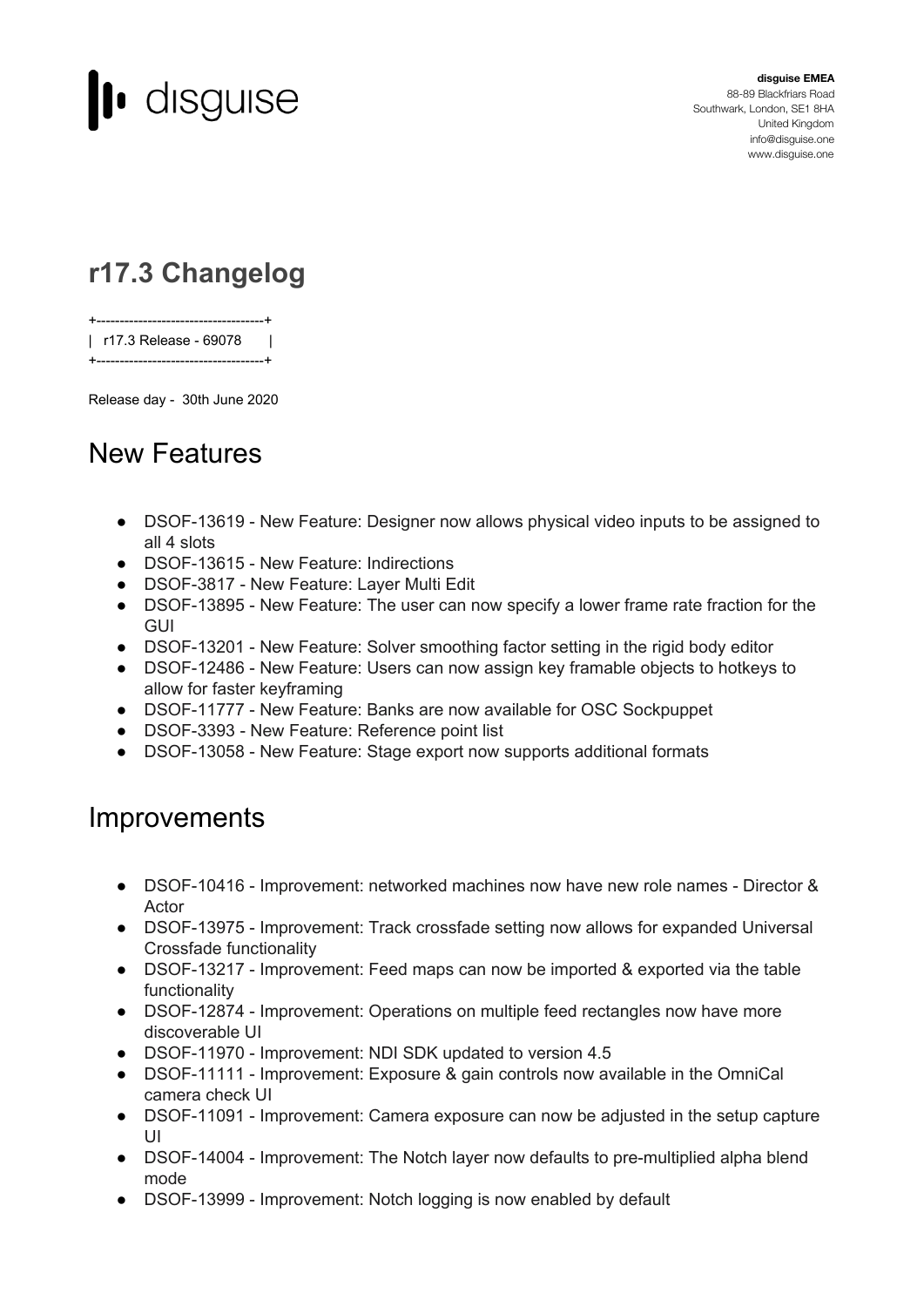

- DSOF-13982 Improvement: useRequiredVFCResolution setting is now visible in the Advanced Project Settings
- DSOF-13831 Improvement: The filmic grain layer can now act as an effect layer
- DSOF-13830 Improvement: The colour adjust layer can now act as an effect layer
- DSOF-13721 Improvement: When starting a network session, the project file is loaded and all machines started before loading a notch block
- DSOF-12489 Improvement: Universal crossfade now has a loop mode
- DSOF-11898 Improvement: Alt drag can now be used in the feed mapping editor
- DSOF-11285 Improvement: A template project can now be set in Manager
- DSOF-7473 Improvement: Clicking a tag now jumps you to the frame where the tag is located
- DSOF-7340 Improvement: Clicking a note now jumps you to the frame where the note is located
- DSOF-6914 Improvement: The gradient texture tool now has a dither parameter to help reduce banding
- DSOF-13847 Improvement: The GUI now uses a faster method to blur, giving a minor performance increase
- DSOF-13468 Improvement: Notch layers now have access to the "pause" playmode

## Bugs

- DSOF-13990 Fixed an issue where sometimes objects could not be removed from the trash
- DSOF-13787 Fixed an issue that occasionally caused media ingestion errors on project launch
- DSOF-13976 Fixed an issue where PSN data could sometimes cause a critical error
- DSOF-13960 Fixed an issue where sometimes parameter metadata could not be accessed by the user
- DSOF-13873 Fixed an issue that caused arrows not to work for compositing certain layers
- DSOF-12957 Fixed an issue where setting the TimecodeReadout size to a high value could cause a crash
- DSOF-12698 Fixed an issue that sometimes caused issues when moving a project between gx2 and gx2c
- DSOF-14005 Fixed an issue that sometimes caused a hang while receiving automation data
- DSOF-13989 Fixed an issue where Notch blocks were sometimes marked as missing after a live reload
- DSOF-13891 Fixed an issue that caused a "bad files" error when emptying the trash
- DSOF-13996 Fixed an issue where nCam field of view was incorrect in some circumstances
- DSOF-13945 Fixed an issue where stage export as FBX would export in the wrong scale
- DSOF-13912 Fixed an issue where stage export as FBX would invert screen meshes
- DSOF-13888 Fixed an issue where the stYpe axis ordering was incorrect in the driver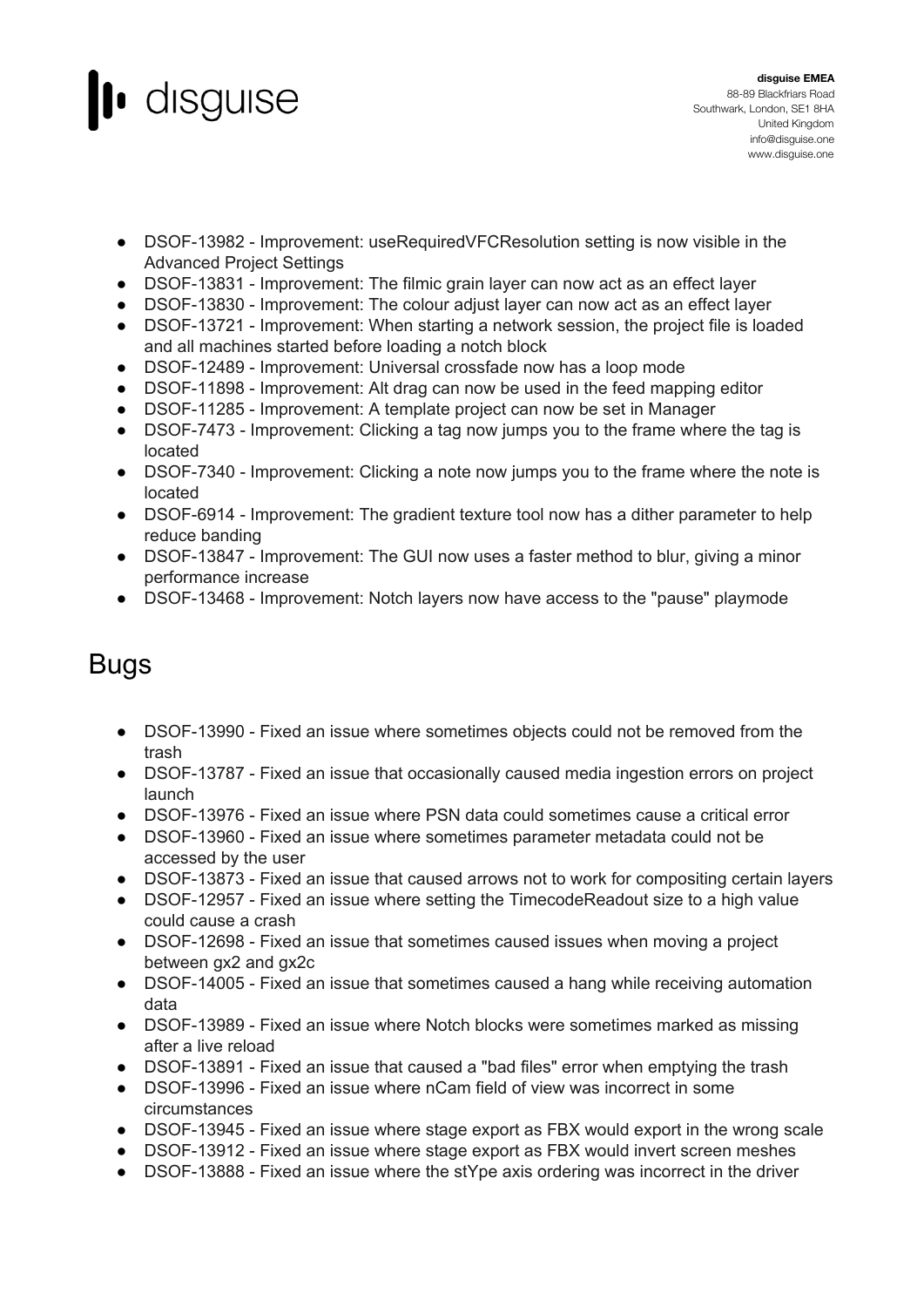

- DSOF-13821 Fixed an issue where playback would stutter on a gx2c when using keyframed Notch text
- DSOF-13725 Fixed an issue that caused the minimise track arrow to become missing
- DSOF-13697 Fixed an issue that caused a critical rendering error when DMXLights were in the stage
- DSOF-13685 Fixed an issue where network adapters that contain "MGMT" did not appear in the list in Manager
- DSOF-13603 Fixed an issue where sometimes project diagnostics could not be made in certain builds of r17.2
- DSOF-13593 Fixed an issue where the test pattern layer did not render correctly when zoomed out
- DSOF-13592 Fixed an issue that caused an error when attempting to copy a key widget with no keyframes
- DSOF-13541 Fixed an issue when opening a key widget with an object view the cursor is immediately captured by the search field of that view
- DSOF-13509 Fixed an issue with live video capture via an AJA Kona 5
- DSOF-13414 Fixed an issue when overwriting existing camera study PDF files could sometimes cause a hang
- DSOF-13272 Fixed an issue that caused Advanced Project Settings to not wrap in the menu
- DSOF-13262 Fixed an issue where removing a time period from the start of the track could cause an error when performing certain functions
- DSOF-13202 Fixed an issue that sometimes allowed layers to be edited even while locked
- DSOF-13173 Fixed an issue that caused an error when merging sections on the timeline
- DSOF-13106 Fixed an issue that sometimes caused point clouds not to display when using OmniCal
- DSOF-12769 Fixed an issue where lens distortion information for Mo-Sys is was incorrectly applied
- DSOF-12603 Fixed an issue where auto z clipping values could be lost when a restart occurs
- DSOF-13923 Fixed an issue where the virtual reality editor could sometimes throw errors
- DSOF-13885 Fixed an issue where front plate could sometimes not be shown in the camera preview
- DSOF-13880 Fixed an issue where the layer editor did not always remember its last known position
- DSOF-13878 Fixed an issue in the transport control layer when using a DPI level of 100
- DSOF-13871 Fixed an issue that caused issues stickying items after using sticky with the DMX device list
- DSOF-13865 Fixed an issue that caused feed rectangles to render incorrectly after being flipped
- DSOF-13827 Fixed an issue that caused lookat distance to no longer move the projector
- DSOF-13810 Fixed an issue that caused the wrong expression to be created when linked two parameters together in an open layer
- DSOF-13770 Fixed an issue where the fade layer didn't always render to all displays
- DSOF-13742 Fixed an issue that sometimes caused the GUI to be updated on actors even when disabled